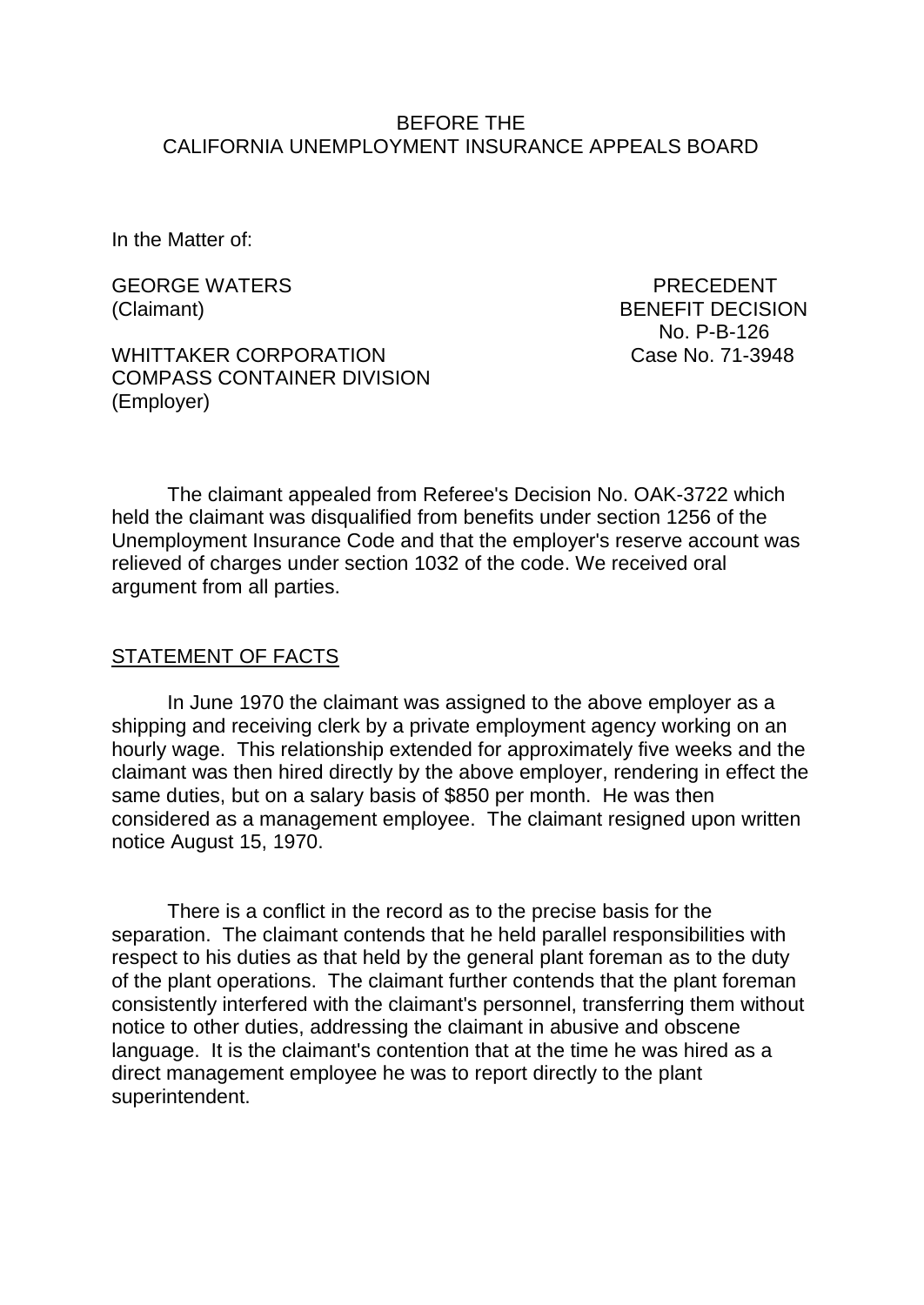Witnesses on behalf of the employer, one of whom was the plant foreman, the other being the superintendent, testified that while the claimant was a salaried employee holding supervisory status, the function of his specific department was subordinate to that of the plant foreman, and that the claimant was not a management employee nor did he have equal and coexisting responsibilities with the plant foreman. While the foreman denied using obscene language, it was developed that the foreman was a "driver" and harsh language was occasionally used, but not in connection with a specific individual. Management also contends that the claimant left work because of his dislike of accepting instructions from, or being a subordinate to, the plant foreman.

The claimant did not register for work with the Department to file an additional claim for benefits until December 1970. Notice of the new claim filed was mailed to the employer on December 10, 1970 and the response was received from the employer under the postmark date of December 21.

## REASONS FOR DECISION

Section 1256 of the Unemployment Insurance Code provides that a claimant shall be disqualified from benefits if he has left his most recent work voluntarily without good cause. If it is similarly ruled under section 1030 of the code, an employer's reserve account may be relieved of charges under section 1032 of the code.

Good cause for leaving work is an intangible concept which must be determined in light of the efficient or real cause of the separation in issue. (Appeals Board Decision No.P-B-8) In general, however, there is good cause for the voluntary leaving of work when the facts disclose a real, substantial and compelling reason of such nature as would cause a reasonable person genuinely desirous of retaining employment to take similar action. (Appeals Board Decision No. P-B-27) Good cause may be found for leaving work where the conditions of employment are so onerous as to constitute a threat to the physical or mental well-being of an employee or where the actions of the supervisor are particularly harsh and oppressive. On the other hand, mere dissatisfaction with coemployees or mere resentment of supervision is a personal, noncompelling reason for the abandonment of work.

As to the foreman's conduct toward the claimant herein, a sharp conflict exists. There is, however, consistency in the testimony of both the employer and the claimant that the claimant was resentful of supervision and we find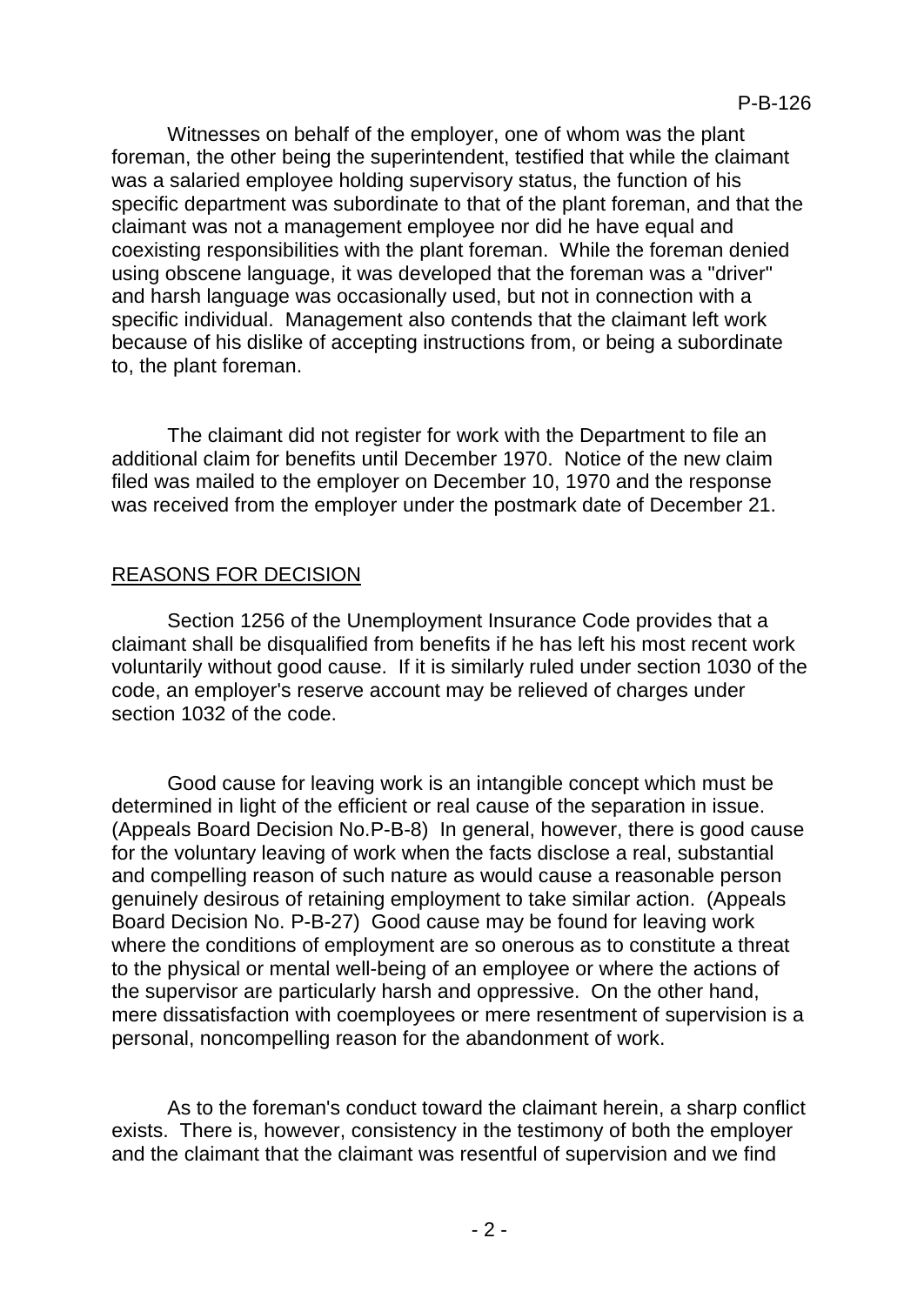that the claimant's primary basis for leaving work was his dislike of accepting instructions from the plant foreman, which the claimant believed placed him in a subordinate position to the foreman. We are also unable to find a breach of contract of employment. Accordingly, we find that the claimant left work for personal, noncompelling reasons under the code and is subject to disqualification under section 1256 of the code.

In addition to the merits of his appeal, the claimant argues that the Department erred in the procedures it followed during the investigative stages of the claim. It is urged that the employer's failure to provide notice of the claimant's separation within five days of the termination of the employment relationship establishes a presumption that the claimant left work under nondisqualifying reasons. It is further contended that the basic purpose of unemployment compensation is to provide interim relief to the class of people who are involuntarily unemployed and that the employer, in failing to supply all of the facts available to it in its initial protest to the notice of claim filed, precludes the Department from conducting any investigation. It is argued that the weight of the evidence at that point compels a finding that the claimant was eligible for benefits, citing Thomas v. California Employment Stabilization Commission (1952), 39 Cal. 2d 501, 247 Pac. 2d 561 and Java v. California Department of Human Resources Development (1971), 91 Sup. Ct. 1347. The claimant acknowledges that 37 Ops. Cal. Atty. Gen. 18 is contra but also points out there is no judicial law upon the precise point.

Section 1256 of the Unemployment Insurance Code, as it reads in its entirety, provides:

"An individual is disqualified for unemployment compensation benefits if the director finds that he left his most recent work voluntarily without good cause or that he has been discharged for misconduct connected with his most recent work.

"An individual is presumed to have been discharged for reasons other than misconduct in connection with his work and not to have voluntarily left his work without good cause unless his employer has given written notice to the contrary to the director within five days after the termination of service, setting forth facts sufficient to overcome the presumption. If the employer files such notice, the question shall immediately be determined in the same manner as benefit claims.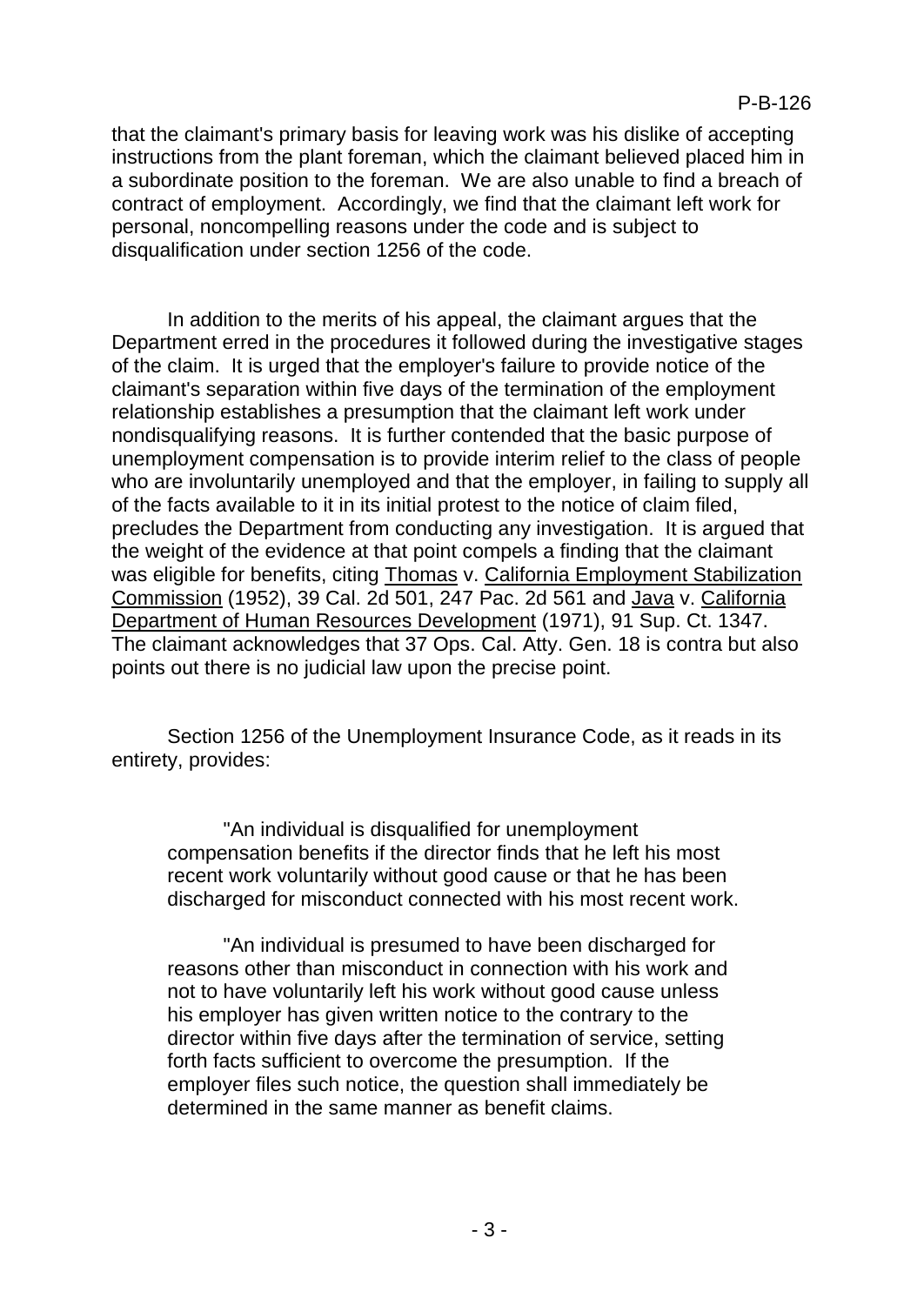"An individual whose employment is terminated under the compulsory retirement provisions of a collective bargaining agreement to which the employer is a party, shall not be deemed to have left his work without good cause."

The first two paragraphs of such section were in substance set forth as section 55 of the Unemployment Insurance Reserves Act of 1937 which amended the original Act of 1935. The period within which notice should be given was at that time set forth as ten days. In the 1939 amendment to the Act, the above section was changed to section 58, and the period within which notice was to be given was reduced to five days. It was again amended to its present form in 1945 and has continued unchanged since such time. In codifying the Unemployment Insurance Act in 1953, it was specifically provided that the then existing law was merely restated without change unless specifically so provided. (Section 2 Unemployment Insurance Code)

Were the law in its entirety to now read as it was originally enacted, there might be some merit for the claimant's contention that a presumption exists that a claimant left work under nondisqualifying conditions unless the employer complied with the statutory requirements of submitting notice within the time provided subsequent to the date of separation. In 1947, however, it was specifically provided that notice of the filing of a claim be given to the last employer and to all base period employers inviting the submission of any facts relating to the claimant's eligibility for benefits. (Section 67 Unemployment Insurance Act, 1947) Such sections have subsequently been carried forward as sections 1327 and 1328 of the Unemployment Insurance Code. Accordingly, we must view the law as it presently exists and in its present context.

With respect to the presumption the California Evidence Code provides in section 600, a presumption is an assumption of fact that the law requires to be made from another fact or group of facts found or otherwise established in the action. A presumption is not evidence.

Section 601 of the Evidence Code reads:

"A presumption is either conclusive or rebuttable. Every rebuttable presumption is either (a) a presumption affecting the burden of producing evidence or (b) a presumption affecting the burden of proof."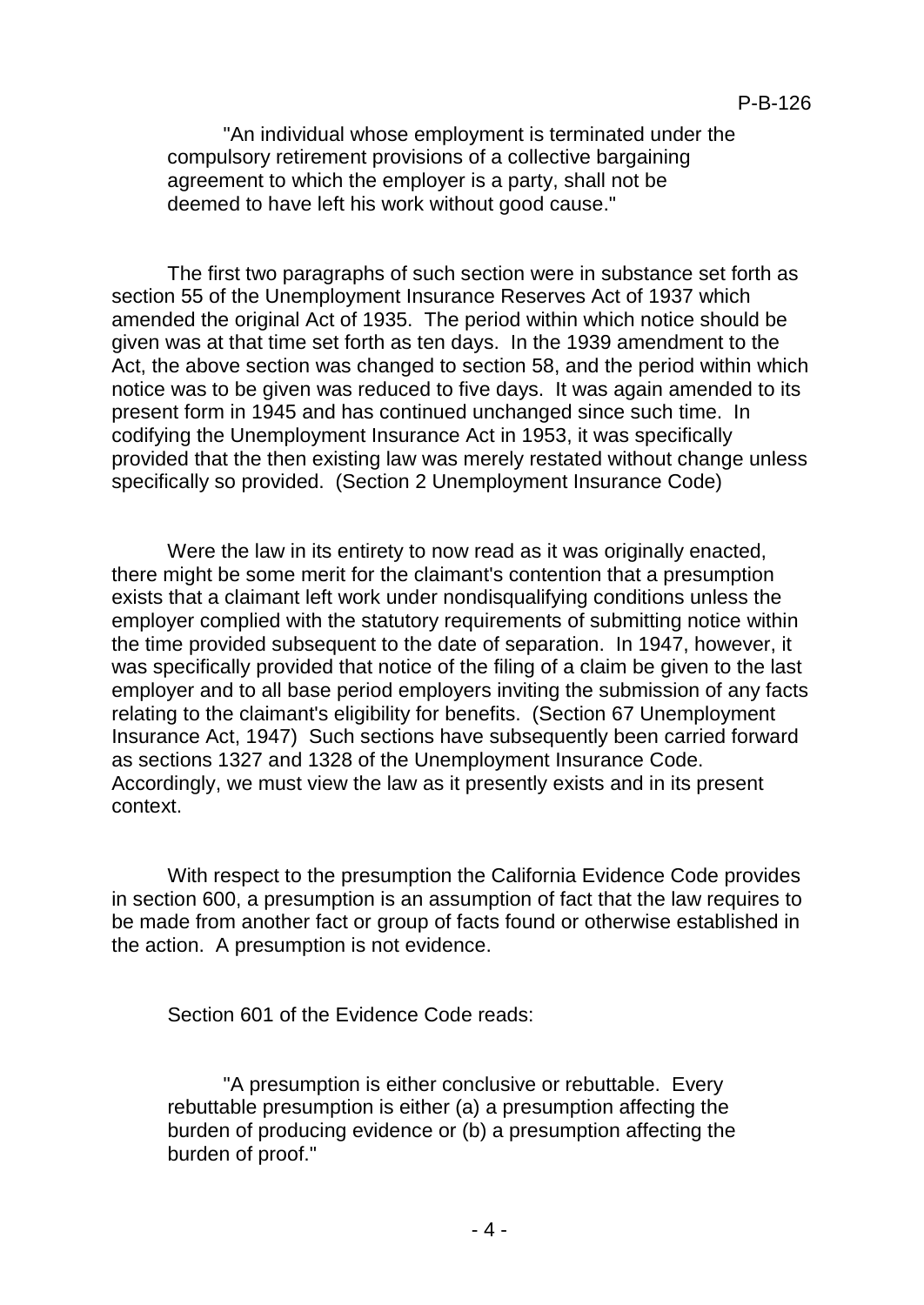A presumption may not be conclusive unless specifically so provided by law. (620 California Evidence Code) There is nothing in the Unemployment Insurance Code nor in the Evidence Code which makes the presumption in section 1256 conclusive. Accordingly, it must be rebuttable.

In Maywood Glass Co. v. Stewart, 170 Cal. App. 2d 719 (1959), the court interpreted the meaning of "misconduct" as found in section 1256. The court there observed that the claimant's employment was terminated on November 26, 1957. It was not until December 5 that the employer reported to the Department the reasons for the claimant's discharge. If the presumption in section 1256 had been conclusive, there would have been no need for the court to analyze section 1256, as the trial court and the Department would have been foreclosed from considering whether the conduct constituted misconduct.

The presumption that a claimant who is unemployed shall have left work under nondisqualifying conditions, shall stand as a fact only in the absence of any evidence to the contrary. The Department has from the very beginning been charged with the responsibility of determining the eligibility of a particular claimant within the framework of the existing laws. A finding of ineligibility may well be made, irrespective of any information submitted by the employer. However, the employer may also have introduced sufficient evidence to overcome such presumption and to establish to the satisfaction of the Department that the claimant in leaving work voluntarily did so without good cause, or, if discharged, was discharged for misconduct under the code.

Concededly the burden is initially upon the employer under either alternative to overcome the presumption if he is to protect his reserve account. (California-Portland Cement Co. v. CUIAB (1960), 178 Cal. App. 2d 263, 3 Cal. Rptr. 37; Maywood Glass Co. v. Stewart (1959), 170 Cal. App. 2d 719, 339 Pac. 2d 947) The Department, however, administratively charged with the responsibility of determining eligibility of any particular claimant, must consider all of the facts available to it, and, while the Department may not be legally obliged to conduct a full investigation, it has every right to do so.

In the facts before us, however, the employer, in responding to the notice of new claim filed and setting forth all of the facts available to it, complied with the statutory mandates imposed upon it. The Department is equally under a mandate to consider such facts and render an opinion as to the claimant's eligibility for benefits. (Section 1328 of the Unemployment Insurance Code) The duty imposed on the Department by section 1328 could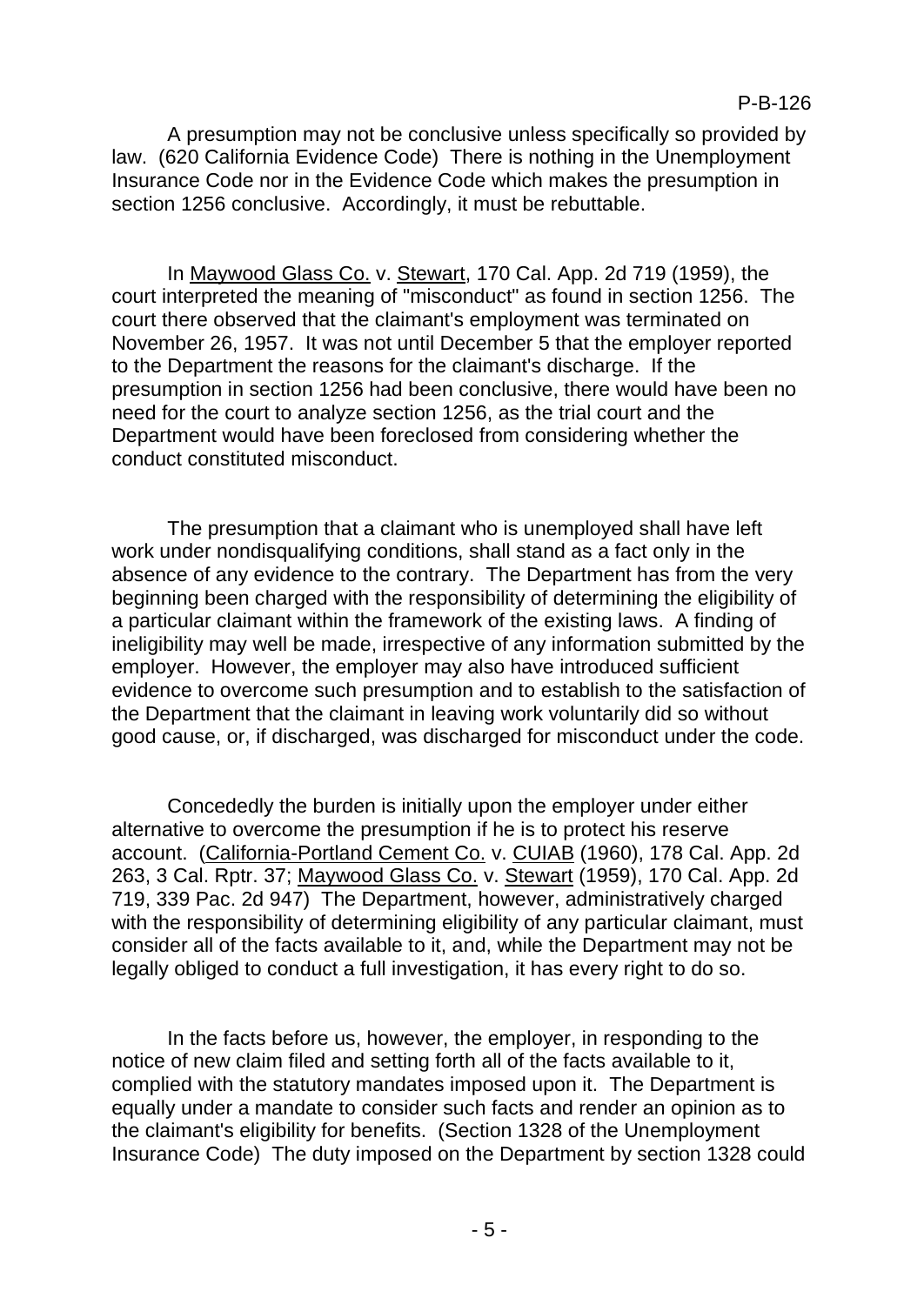not be performed were the section 1256 presumption conclusive. The determination of the Department is subject to review under section 1328 by a referee and section 1336 by this board.

The remedial nature of the legislation and the underlying purpose for which it was enacted has been recognized by the courts of this state. (Empire Star Mines v. California Employment Commission (1946), 28 Cal. 2d 43, 168 Pac. 2d 686; California-Portland Cement Co. v. CUIAB (1960), 178 Cal. App. 2d 263, 3 Cal. Rptr. 37; Whitcomb Hotel v. California Employment Commission (1944), 24 Cal. 2d 753, 151 Pac. 2d 233; Garcia v. California Employment Stabilization Commission (1945), 71 Cal. App. 2d 107, 161 Pac. 2d 972)

The Thomas case cited by the claimant, although recognizing the basic reason for the enactment, was concerned with the entitlement to benefits of certain claimants initially engaged in a trade dispute. While the court therein did state that once the eligibility of a claimant has been established the payment of funds is an administrative function only, it does not state that the Department had no authority to conduct a proper investigation into the eligibility of a particular claimant.

The principles set forth by the Java case are equally inapropos to the claimant's contention. The issue there was whether claimants having once been deemed eligible for benefits could have those benefits withheld pending a hearing upon an appeal by the employer. While the court did recognize that under some circumstances "If the employer fails to present any evidence, he has in effect defaulted, and neither he nor the State can with justification complain if, on a prima facie showing, benefits are allowed," the court reviewed the procedures observed by the Department as spelled out by the California Code and the local office manuals and specifically held that the Department has a responsibility to conduct its own investigation.

Since the employer has in fact satisfied the statutory requirements set forth for its own benefit, the Department would be remiss in its responsibility were it to deny the employer recognition of those facts in the performance of its statutory duty.